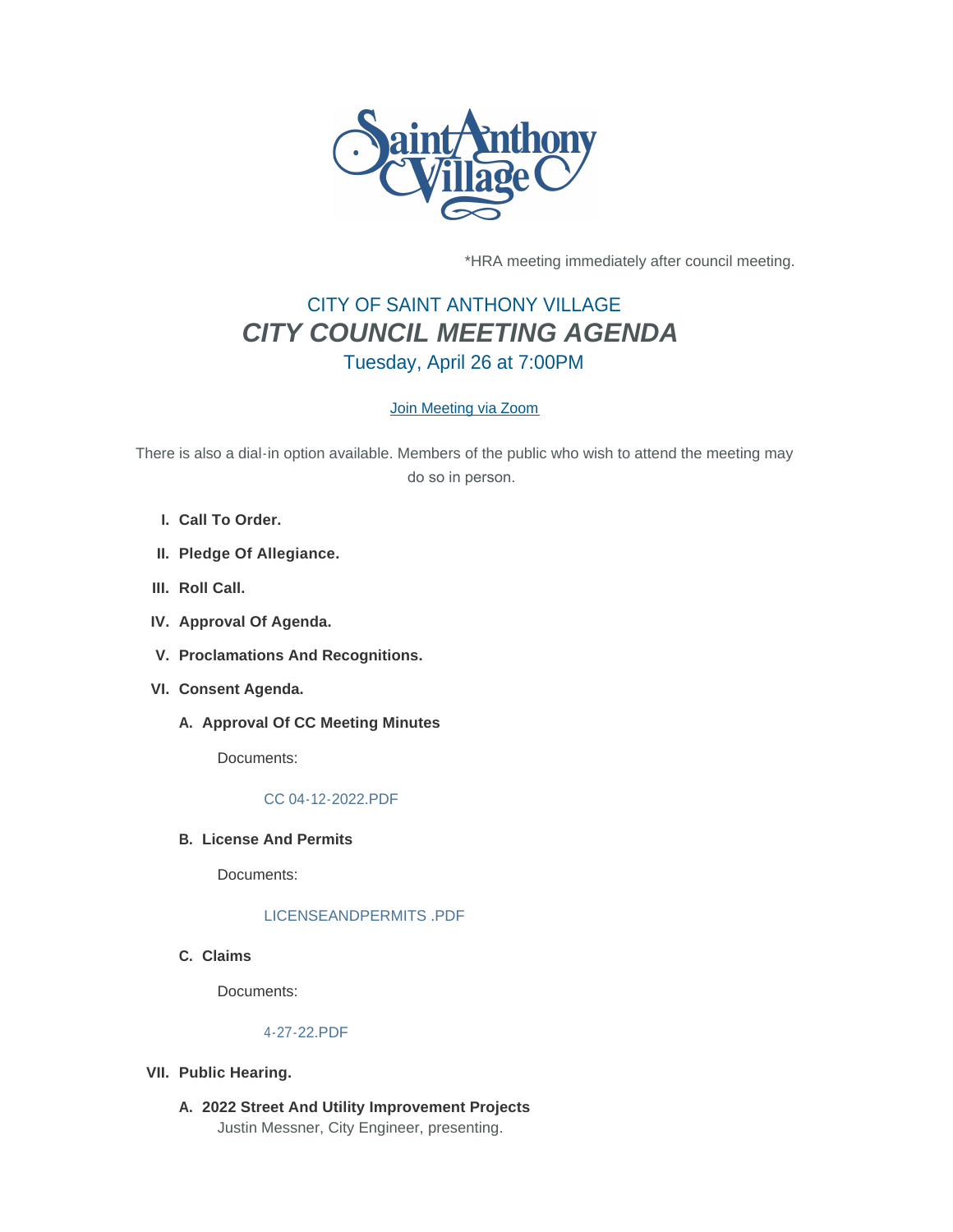Documents:

[COVER LETTER.PDF](http://www.savmn.com/AgendaCenter/ViewFile/Item/908?fileID=6878) [PRESENTATION.PDF](http://www.savmn.com/AgendaCenter/ViewFile/Item/908?fileID=6879) [PUBLIC HEARING 2022 STREET AND UTILITY IMPROVEMENTS.PDF](http://www.savmn.com/AgendaCenter/ViewFile/Item/908?fileID=6893) [PUBLIC HEARING ASSESSMENT FOR 2022 STREET AND UTILITY.PDF](http://www.savmn.com/AgendaCenter/ViewFile/Item/908?fileID=6894)

**Resolution 22-037- Ordering Improvements For The 2022 Street And Utility**  a. **Improvements**

Documents:

## [RESOLUTION 22-037.PDF](http://www.savmn.com/AgendaCenter/ViewFile/Item/914?fileID=6890)

**Resolution 22-038- Adopting And Confirming Assessments For The 2022 Street**  b. **And Utility Improvements**

Documents:

#### [RESOLUTION 22-038.PDF](http://www.savmn.com/AgendaCenter/ViewFile/Item/915?fileID=6891)

**Resolution 22-039- Awarding A Bid For The 2022 Street And Utility**  c. **Improvements**

Documents:

#### [RESOLUTION 22-039.PDF](http://www.savmn.com/AgendaCenter/ViewFile/Item/916?fileID=6892)

**Code Amendments Revisions B.** Steve Grittman, City Planner, presenting.

Documents:

# [COVER MEMO.PDF](http://www.savmn.com/AgendaCenter/ViewFile/Item/909?fileID=6884)

**Ordinance 2022-01- Amending The St. Anthony City Code By Amending**  a. **Deleting The C, Commercial Zoning District And Replacing It In Its Entirety**

Documents:

#### [ORDINANCE 22-01 REDLINED.PDF](http://www.savmn.com/AgendaCenter/ViewFile/Item/919?fileID=6895)

i. Resolution 22-040- Approving Summary Of Publication For Ordinance 2022-01

Documents:

#### [RESOLUTION 22-040.PDF](http://www.savmn.com/AgendaCenter/ViewFile/Item/921?fileID=6907)

**Ordinance 2022-02- Amending The St. Anthony City Code, By Amending**  b. **Deleting The L-I, Light Industrial Zoning District And Replacing It In Its Entirety**

Documents:

## [ORDINANCE 22-02 REDLINED.PDF](http://www.savmn.com/AgendaCenter/ViewFile/Item/920?fileID=6896)

i. Resolution 22-041- Approving Summary Of Publication For Ordinance 22022-02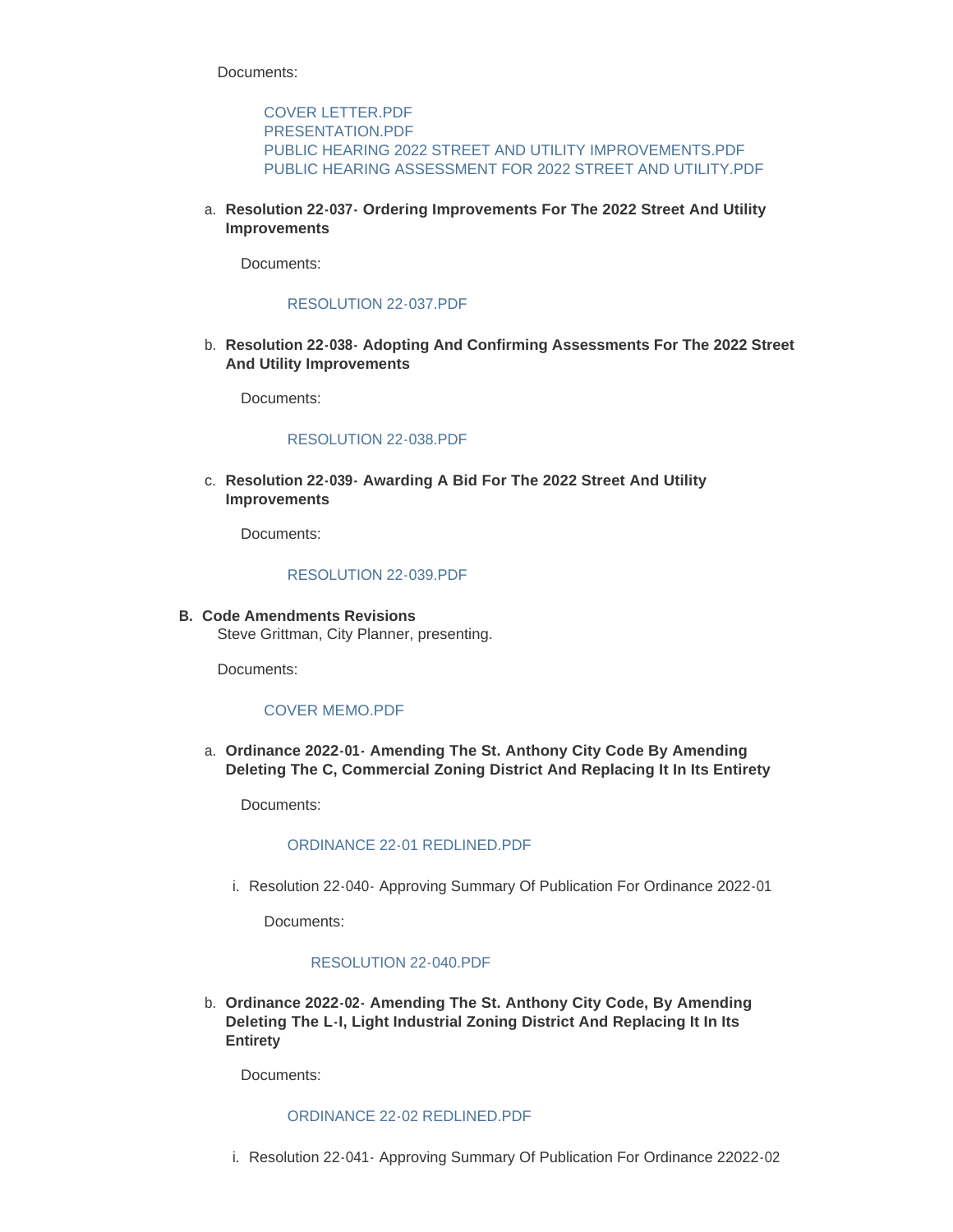Documents:

#### [RESOLUTION 22-041.PDF](http://www.savmn.com/AgendaCenter/ViewFile/Item/922?fileID=6908)

**Ordinance 2022-03- Amending The St. Anthony City Code By Amending**  c. **Sections Related To Swimming Pools, Refuse Handling, Signs, Natural Landscapes, Parking, Accessory Uses And Administrative Procedures**

Documents:

#### [ORDINANCE 22-03 REDLINED.PDF](http://www.savmn.com/AgendaCenter/ViewFile/Item/918?fileID=6897)

i. Resolution 22-042 Approving Summary Publication For Ordinance 2022-03

Documents:

# [RESOLUTION 22-042.PDF](http://www.savmn.com/AgendaCenter/ViewFile/Item/923?fileID=6909)

- **Reports From Commission And Staff. VIII.**
- **General Business Of Council. IX.**
	- **Resolution 22-043- Renewing The Master Partnership Contract With The A. Minnesota Department Of Transportation** Justin Messner, City Engineer, presenting.

Documents:

[COVER MEMO.PDF](http://www.savmn.com/AgendaCenter/ViewFile/Item/910?fileID=6880) [CONTRACT.PDF](http://www.savmn.com/AgendaCenter/ViewFile/Item/910?fileID=6881) [RESOLUTION 22-043.PDF](http://www.savmn.com/AgendaCenter/ViewFile/Item/910?fileID=6901)

**Resolution 22-044 Approving A Contract With MNSPECT, LLC To Provide B. Building Inspection Services** Charlie Yunker, City Manager, presenting.

Documents:

[COVER MEMO.PDF](http://www.savmn.com/AgendaCenter/ViewFile/Item/917?fileID=6911) [AGREEMENT.PDF](http://www.savmn.com/AgendaCenter/ViewFile/Item/917?fileID=6905) EXHIBIT A - [PROPOSAL.PDF](http://www.savmn.com/AgendaCenter/ViewFile/Item/917?fileID=6903) [EXHIBIT B -TERMS AND CONDITIONS.PDF](http://www.savmn.com/AgendaCenter/ViewFile/Item/917?fileID=6904) [RESOLUTION 22-044.PDF](http://www.savmn.com/AgendaCenter/ViewFile/Item/917?fileID=6906)

- **Reports From City Manager And Council Members. X.**
- **Community Forum XI.**

Individuals may address the City Council about any City business item not included on the regular agenda. Speakers are requested to come to the podium, sign their name and address on the form at the podium, state their name and address for the Clerk's record, and limit their remarks to five minutes. Generally, the City Council will not take official action on items discussed at this time, but may typically refer the matter to staff for a future report or direct the matter to be scheduled on an upcoming agenda.